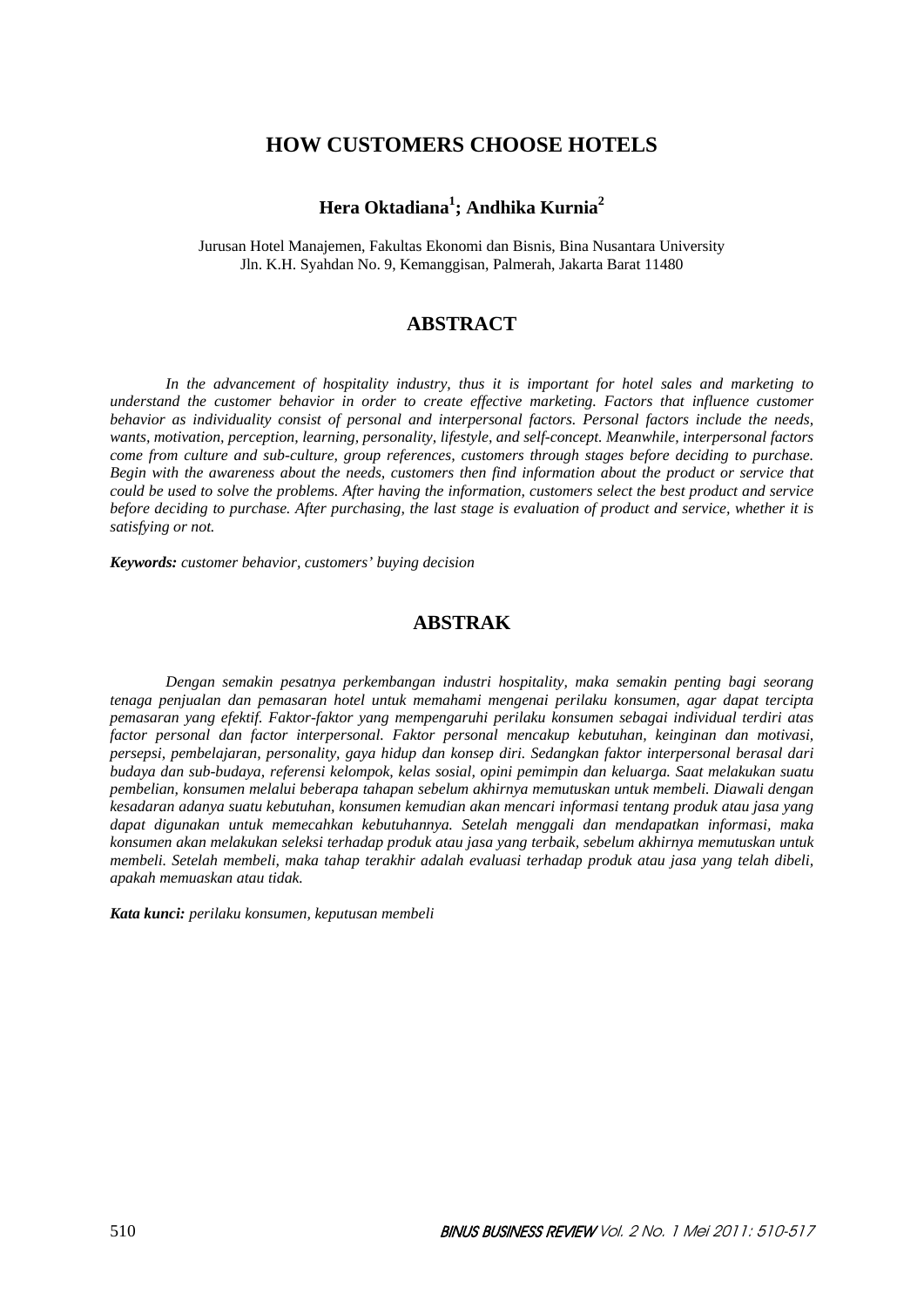## **INTRODUCTION**

As the lodging industry becomes more and more competitive, there is an increased need to understand the customer. Many sales people have a good understanding of what they are selling, but less understanding of how customers evaluate what is being offered. All customers got through a series of steps when they decide to buy a hospitality or travel service, therefore, marketers need to understand customers behavior and the decision process that customers are using.

## **Behavior of Individual Customers**

According to Morrison (1996), customer behavior is the ways in which customers select, use and behave after they have purchased hospitality and travel services. There two types of factors influence the behavior of individual customers: personal and interpersonal. Personal factors are the psychological characteristics of the individual, whereas interpersonal factors represent the outside influence of other people. Personal and interpersonal influences are at play at the same time.

Table 1 Personal and interpersonal factors

| <b>Personal Factors</b>        | <b>Interpersonal Factors</b> |
|--------------------------------|------------------------------|
| 1. Needs, wants and motivation | 1. Cultures and subcultures  |
| 2. Perception                  | 2. Reference groups          |
| 3. Learning                    | Social classes<br>3.         |
| 4. Personality                 | 4. Opinion leaders           |
| 5. Lifestyle                   | 5. The family                |
| 6. Self-concept                |                              |

# **Personal Factors**

#### **Needs, Wants and Motivation**

Customer needs are the base of marketing and satisfying them is the key to long-term success. If there is a gap between what customers have and what they would like to have, then a need will exist. For example, flying business class and staying in the most expensive resort hotel may be based on a need for esteem. Wants are the customers' desire for specific satisfiers of their needs. For each need, there can be several wants. In order to satisfy the wants, customers need to be motivated. Motives are customers' personal desires or drives to satisfy their wants. Marketers have to suggest motives to customers involving the use of objectives (Morrison, 1996).



Figure 1 The relationship of needs, wants, motivation and objectives Source: Morrison (1996)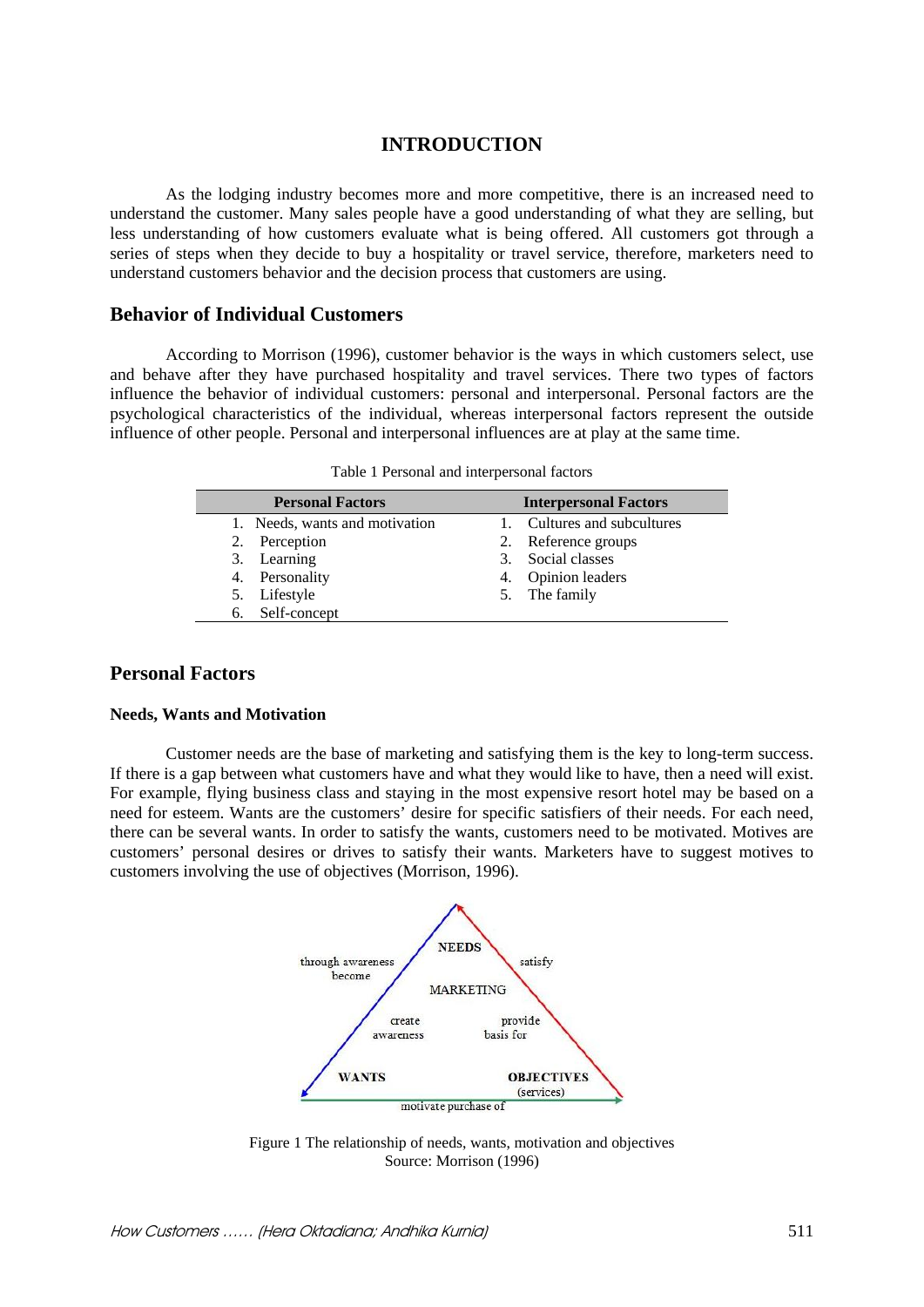One of the popular motivational theories is Maslow's hierarchy of needs. Below are the samples of Maslow's needs, the motives and wordings that can be used for advertisement.

| <b>Need</b>        | <b>Motive</b>        | <b>Wording in Advertisement</b>                 |
|--------------------|----------------------|-------------------------------------------------|
| Physiological      | Relaxation           | Four seasons hotels/resorts:                    |
|                    |                      | Introducing Four Seasons Resorts, the perfect   |
|                    |                      | environment for relaxing everything but your    |
|                    |                      | expectations                                    |
| Safety             | Security             | American Express:                               |
|                    |                      | There's one Travelers Cheque for couples who    |
|                    |                      | have tied the knot, just not around each other  |
| Belonging          | Love                 | Princess Cruises:                               |
|                    |                      | It's more than a cruise, it's the boat love     |
| Esteem             | Achievement status   | The province of Beverly Hills                   |
| Self-actualization | Be true to one's own | Outward Bound:                                  |
|                    | nature               | Our courses are limited to 12 students, but our |
|                    |                      | classrooms are quite large                      |

| Table 2 Maslow's Needs and the Wording in the Advertisement |  |  |  |
|-------------------------------------------------------------|--|--|--|
|                                                             |  |  |  |
|                                                             |  |  |  |

# **Personal Factors**

### **Perception**

Kotler, Bowen & Maken (2006) stated that perception is the process by which individual selects, organizes and interprets information to create a meaningful picture of the world. People can have different perceptions in the same situations because people as an individual, experiences a stimulus through our five senses: sight, hearing, taste, touch and smell. When a customer visit a hotel that has a swimming pool, business center, banquet services, fitness and spa facilities, shopping arcades, coffee shop, lounge and fine-dining restaurant, the customer will perceive that the hotel is a luxury-typed hotel. When visiting a hotel that only provides rooms and a coffee shop, a customer will perceive that it is a limited hotel.

Size, color, intensity, movement, position, contrast, isolation, texture, shape, and surroundings are factors that can also be used to get through customers' perceptual screens.

| <b>Size</b>  | Many customers equate size with quality. The bigger a hotel or restaurant chain, the better their       |
|--------------|---------------------------------------------------------------------------------------------------------|
|              | services are perceived.                                                                                 |
| Color        | The use of color in advertisement is far more effective in getting customers' attention than is black   |
|              | and white.                                                                                              |
|              | E.g. yellow for Hertz and red for Avis                                                                  |
| Intensity    | The intensity of an advertising message can attract above-average attention.                            |
| Movement     | Moving objects are more likely to attract attention than stationary objects.                            |
| Position     | The position of advertisements, point-of-sale displays and signs affects customers' perception.         |
|              | E.g. Certain pages and parts of pages in newspaper and magazines are read more frequently than          |
|              | others                                                                                                  |
| Contrast     | Making a promotional message or service facility stand out from its competitors.                        |
|              | E.g American Hawaii Cruises showed one of its ships parked between skyscraper hotels on Waikiki         |
|              | <b>Beach</b>                                                                                            |
| Isolation    | Provide a visual border, and enough separation from other items on a page, to make the ad stand out.    |
| Texture      | Chair and wall covering, brochure and direct mail materials are just a few of the items that can create |
|              | an impression with customers.                                                                           |
| Shape        | Designing service facilities or promotional pieces in a distinctive or unusual shape can make them      |
|              | stand out from the competition.                                                                         |
|              | E.g. Odd-shape menus - on bottles or brown paper bags - to make it unique                               |
| Surroundings | Refers to physical location of service facilities and promotional materials.                            |
|              | E.g. Locating a hotel in an exclusive area connotates quality and high prices                           |

| Table 3 Perceptions in customers' perceptual screen |  |  |  |  |
|-----------------------------------------------------|--|--|--|--|
|-----------------------------------------------------|--|--|--|--|

Source: Morrison (1996)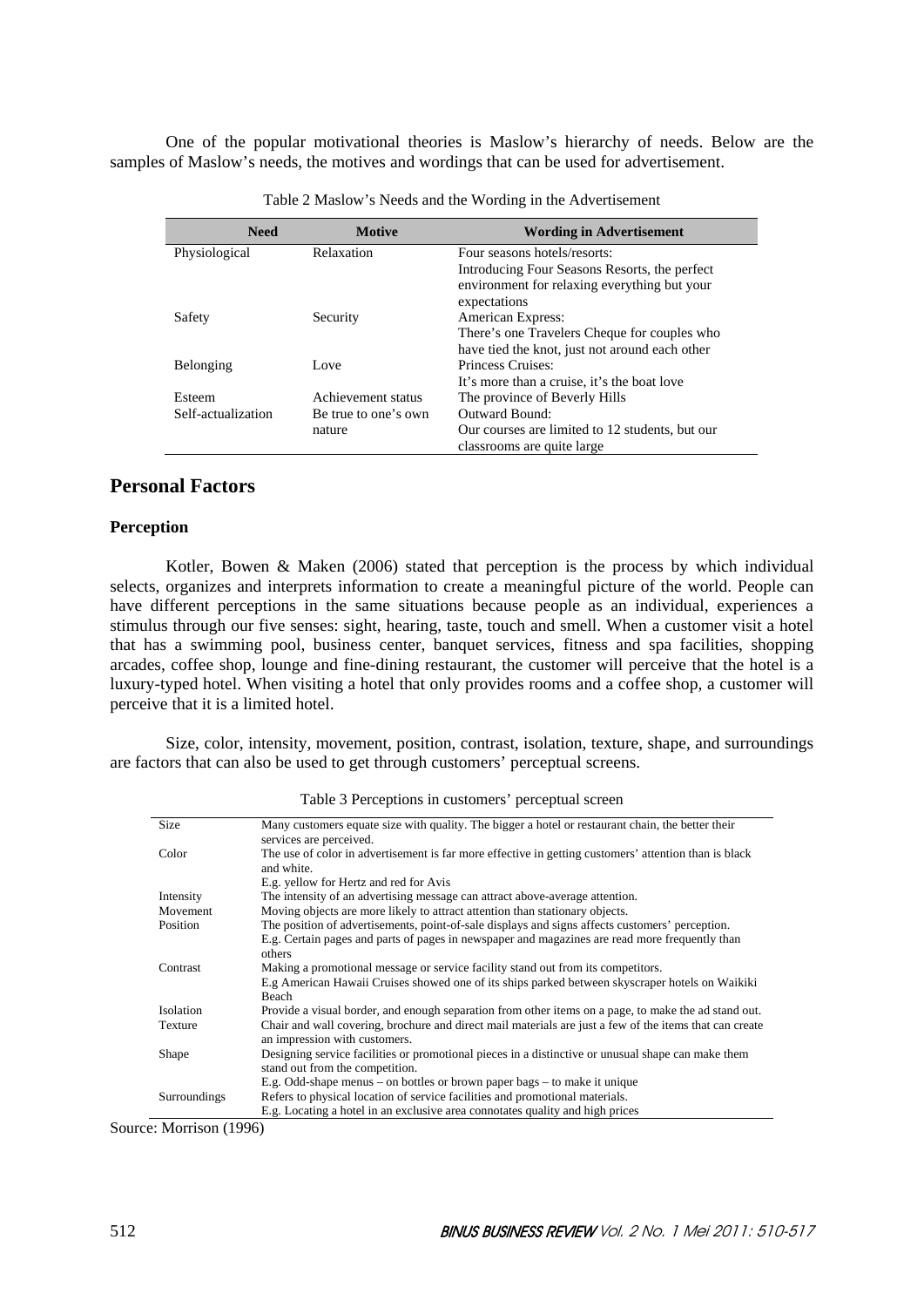#### **Learning**

Buying hospitality service has to be learned through experience. Learning comes through a combination of factors—needs, motives, objectives, cues, responses and reinforcement (Morrison, 1996). When a customer stays in a resort hotel and he or she has a great time there, the customer forms a positive experience from his or her experience.

### **Personality**

Personality is all the qualities that make up a person's character, that is all the things that make a person unique (motivation, perception, learning and emotion) and the different ways that every person thinks and acts. The types of personality include outgoing, self-confident, quiet, flexible, defensive, and many others.

#### **Lifestyle**

Lifestyles are the way we live; how a person spends his time and money. It is expressed in a person's activities, interests and opinions.

#### **Self-Concept**

People tend to behave according to their self-concept or self-image. That is why people buy things that they perceive as matching the images of themselves.

### **Interpersonal Factors**

### **Cultures and subcultures**

Morrison (1996) stated that a culture is an amalgamation of the beliefs, values, attitudes, habits, traditions, customs and forms of behavior that are shared by a group of people. Culture is learned, not inherited. We learn our culture from our parents and our community. Culture affects our decisions about buying hospitality services. E.g. Japanese tend to travel in groups, whereas Americans prefer to travel on their own. Latin American put family as priority, and they like to have opinions from their family before making a purchase decision.

#### **Reference Group**

Many people buy products or services based on the references from the family, friends, or working colleagues. Family and friends are the primary groups. Secondary groups include those at work or clubs. The purchase of hospitality services can be affected by these reference groups.

#### **Social Classes**

Social class is determined by occupation, income, level of education, place of residence and family history. These classes demonstrate distinct product and brand preferences for clothing, automobiles, housing, and leisure activities. They have different media preferences and ways in which individuals communicate with one another.

### **Opinion Leaders**

Opinion leaders act as channels of information for all members in a social group. They influence how others behave and make a purchase decision.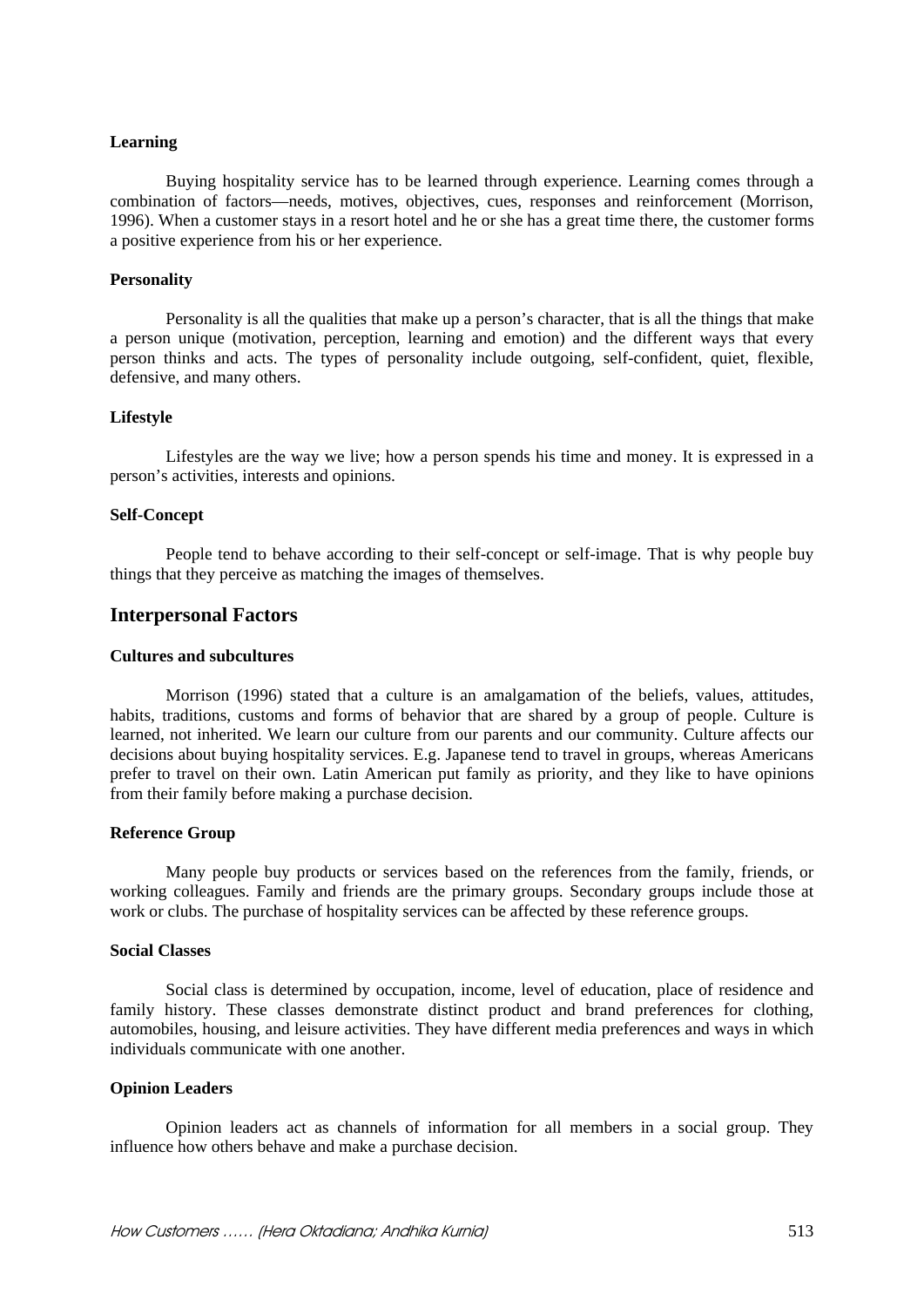### **The Family**

Family is among the strongest interpersonal influences on consumer behavior. Purchasing behavior varies with life-cycle stages. Murphy and Staples have identified nine life-cycle stages: Bachelor, Newly married (young, no children), Full nest I (youngest child under age 6), Full nest II (youngest age 6 or older), Full nest III (older married couples with dependent children), Empty nest I (household head working), Empty nest II (household head retired), Solitary survivor (working) and Solitary survivor (retired).

### **How Customers Make Choices**

Understanding the customer's buying decision process is most important to marketers. These are five stages that a customer goes through before and after making a purchase. Customers, however, do not always follow each of the stages. In each of the stages, there are important elements that hotel managers and marketers should consider.



Figure 2 Customer's buying decision process Source: Morrison (1996)

### **Need Awareness/Arousal**

A need deficiency must be recognized; a traveler needs a hotel room when visiting a city or a family wants to take a vacation. When a traveler says they need a place to stay, what are they really saying? Do they actually need a place to sleep, or security, or comfort? Hotel managers and marketers must try to identify the real reasons why people stay in hotels and cater to those wants and needs.

### **Search for Alternatives**

Customer normally begins an information search when a "want" exists. Generally, the search and evaluation process would be short and uncomplicated if the purchase is relatively inexpensive, unimportant, common, and relatively easy to understand and use. On the other hand, the search and evaluation process would be extensive and complex if the purchase is relatively expensive, relatively important, relatively uncommon, or relatively difficult to understand and use.

When searching for a budget motel for an overnight stay, the purchase will be relatively inexpensive, probably not too personally important, and fairly common in occurrence. This person would not likely spend a lot of effort in searching for or evaluating alternative budget motels. When this person is looking for a vacation resort such as in Maldive, then the situation will change. Now the purchase will be rather expensive. Now this person will spend a lot more time reading brochures, talking to friends, and speaking to travel professionals before making a final decision.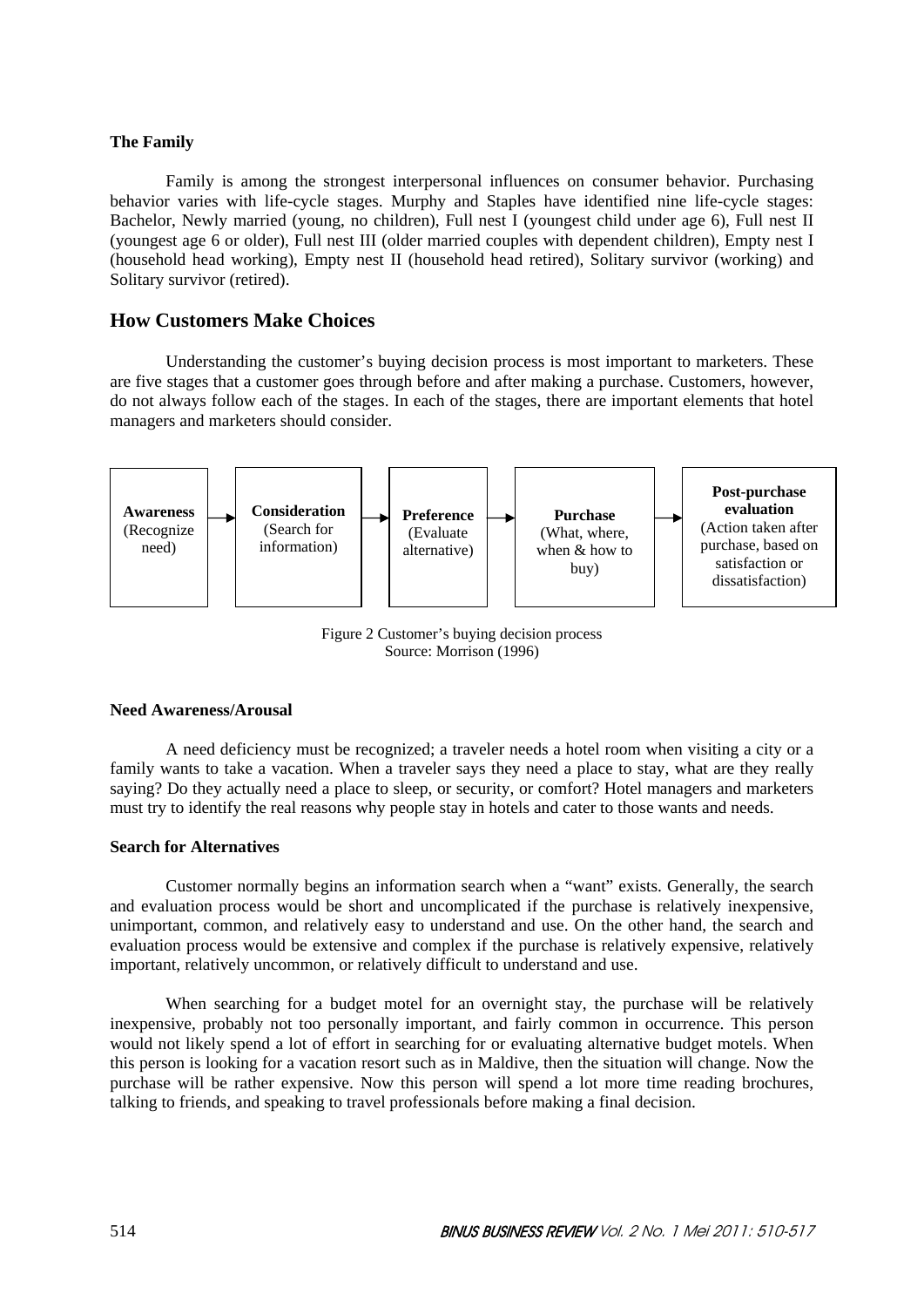#### **Evaluation of Alternatives/Purchase**

Every choice alternative has a series of attributes or characteristics that customers will consider when choosing a particular alternative. For example, Hotel A might have the following attributes: low price, good location, no swimming pool. Similarly, Hotel B might have the following attributes: high price, suburban location, a swimming pool. A customer is going to have to make a decision as to which hotel to patronize. But how? First, there is some assessment made as to the desirability of a certain attribute that the hotel may possess. Second, there is some strength of belief as to whether the hotel being evaluated actually possesses that attribute. These two components would be combined to provide the customer with an overall evaluation for each hotel being assessed. An algebraic representation of this process is as follow:

$$
A_0 = \sum_{i=1}^n e_i b_i
$$

Where  $A_0$  = the overall attitude toward the alternative hotel

- $\mathbf{e}$ <sub>i</sub> = desirability of attribute i
- $b<sub>i</sub>$  = the strength of belief that the alternative hotel possesses attribute i
- $n =$  the number of different attributes being evaluated

 For each attribute being considered, the desirability value and the belief strength value are multiplied, and then totaled for all the attributes considered. These mathematical totals are then compared, and the hotel with the most positive final total is the hotel the consumer would choose. Now assume that the following situation occurs. A traveler is looking for a hotel, and finds Hotel A and Hotel B. How is a choice between the two hotels made? For Hotel A the traveler believes that low price and good location are very positive considerations, but the absence of a swimming pool is also quite negative. For Hotel B the traveler thinks high prices and mediocre location are somewhat negative attributes, but a swimming pool is quite positive. Thus the desirability levels for both hotels' attributes, based on a scale of +5 for very positive to –5 for very negative, might appear as follows:

|               | <b>Hotel A</b> | <b>Hotel B</b> |
|---------------|----------------|----------------|
| Price         | ר.+            | - 3            |
| Location      | $+5$           | -3             |
| Swimming pool |                |                |

Table 4 Customer's desirability levels

 The traveler is somewhat sure that Hotel A has low prices, a good location and a swimming pool. Alternatively, the traveler is not sure that Hotel B is expensive and has a so-so location, but is positive there is a swimming pool. Thus the belief strengths (weight) concerning the presence of the attributes, based on a scale of +10 for being positive—the hotel has the attribute, to 0 for being positive—the hotel does not have the attribute, might appear as follows:

|               | <b>Hotel A</b> | <b>Hotel B</b> |
|---------------|----------------|----------------|
| Price         | $+6$           | $^{+4}$        |
| Location      | $+7$           | $+5$           |
| Swimming pool | +6             | $^{+10}$       |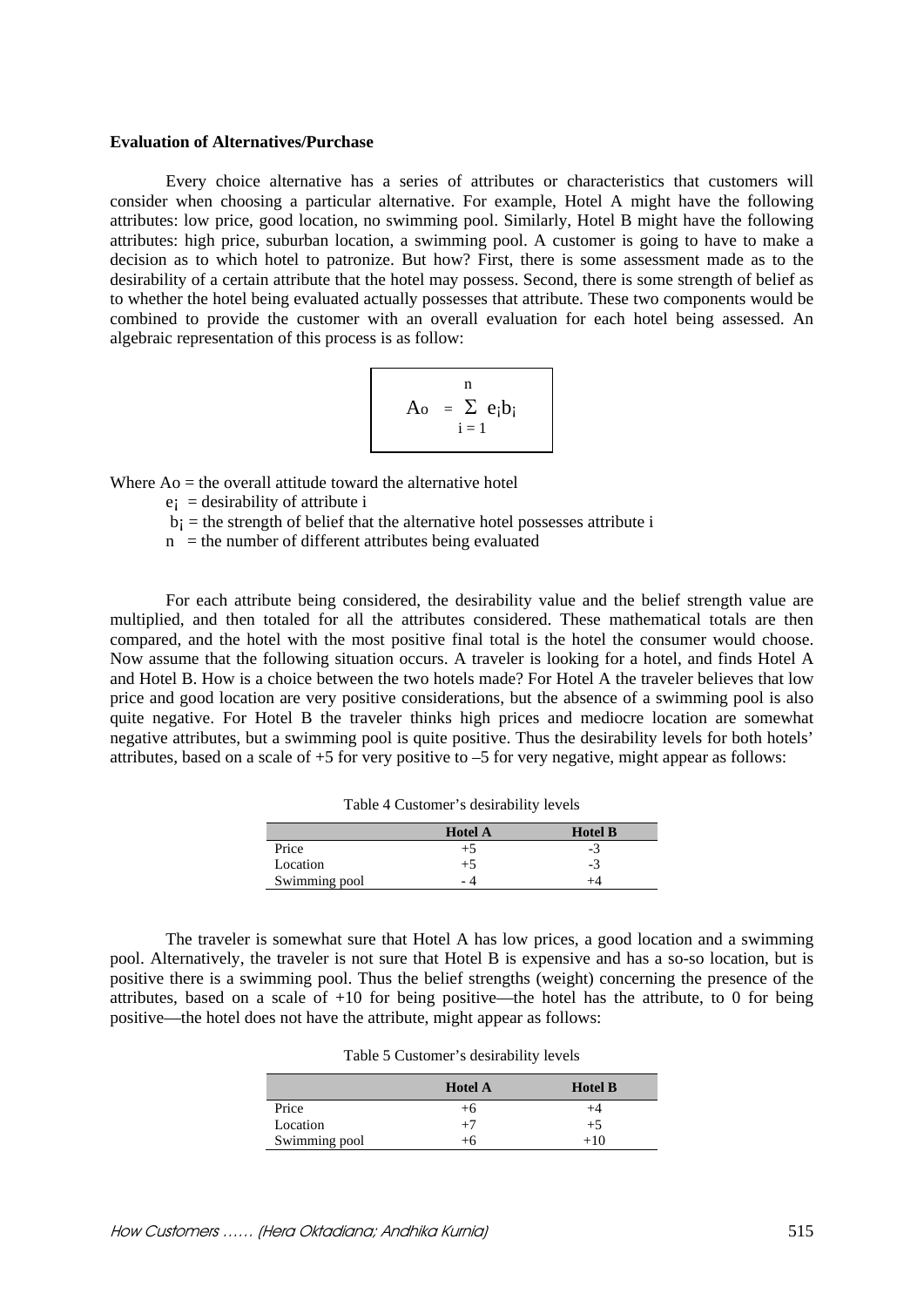Using the formula given above, the results would be as follows:

| Overall evaluation Hotel A        | $(+5)(+6) + (+5)(+7) + (-4)(+6) = 41$  |
|-----------------------------------|----------------------------------------|
| <b>Overall evaluation Hotel B</b> | $(-3)(+4) + (-3)(+5) + (+4)(+10) = 13$ |

In this case, the traveler would pick Hotel A because the overall evaluation (41) is higher then the overall evaluation of Hotel B (13).

#### **Post-Sale Service (Usage and Reevaluation)**

Once a guest purchases the use of a hotel room the evaluation of the actual stay begins. If performance is greater than expectations then the guest will be satisfied. If expectations are greater than performance then the guest will be dissatisfied. If the guest is satisfied, then some positive behaviors might result. The guest will start to become brand loyal, they usually will tell other people that the hotel is good. Negative behaviors might occur when the guest is dissatisfied. The guest probably will switch to another hotel, tell other people that the hotel is not good, write a complain letter or sue the hotel.

### **What Influences the Hotel-Purchase Decision?**

Based on survey towards 469 frequent travelers done by Dube & Renaghan (2000), major factors influencing purchase decision of the hotel customers are identified. As can be seen on the graph below, there are 10 attributes driving customers' purchase decisions. Customers noted location as a primary determinant of their purchases decision, then followed by brand name and reputation. The value associated with brand name and reputation was primarily derived from customers' familiarity with the brand, customers' perception of a positive and distinctive brand image, and from positive work-of-mouth referral from friends, family and travel agents.

The physical appearance of the hotel exterior and public spaces and the guest room's design (size, amenities, cleanliness and comfort, room features) are the nest two attributes in frequency. The fifth attribute driving a customer's decision to stay in a hotel comes from value for money, which mostly focused on the price side of the value equation (Value = Quality : Price). The functional and interpersonal services come in sixth and seventh. Since a hotel cannot be tried before making a purchase commitment, those important attributes have less effect on a customer's purchase consideration. At the functional level, efficiency at check-in and check-out emerged as the hotel process most critical in driving the purchase decision. Friendliness appears to be the interpersonal dimension of service identified most frequently as a value driver at purchase.

Of the marketing activities driving the purchase decision, an effective distribution system that makes rooms easily available was the most important factor, followed by frequent-stay programs. Rounding out the list of categories influencing the purchase decision are quality and F&B services.